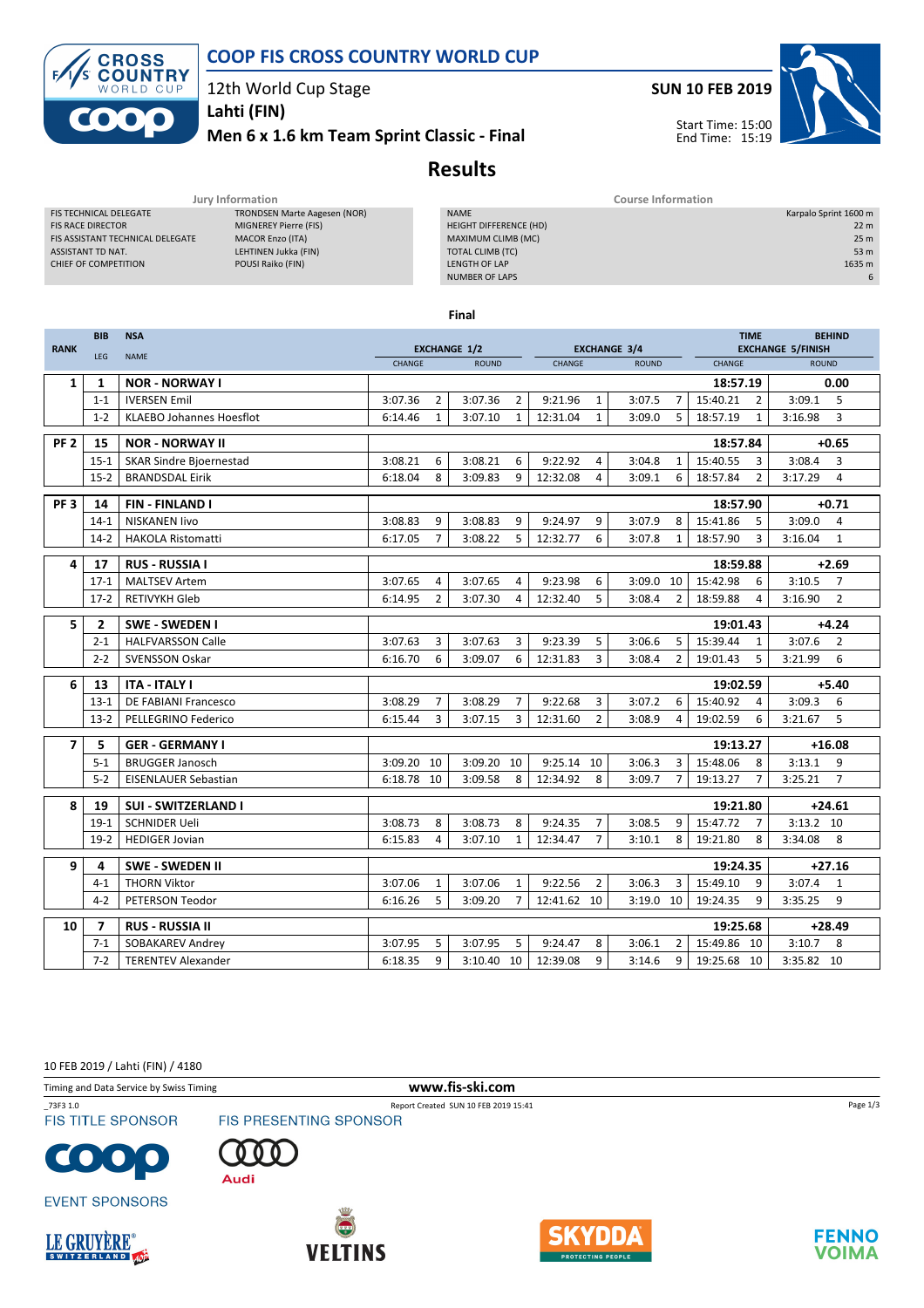

### COOP FIS CROSS COUNTRY WORLD CUP

12th World Cup Stage

Men 6 x 1.6 km Team Sprint Classic - Final Lahti (FIN)

SUN 10 FEB 2019



### Results

#### Semifinals

| <b>RANK</b> | <b>BIB</b>           | <b>NSA</b>                                |                                                      |                                | <b>EXCHANGE 3/4</b>        |                                         | <b>BEHIND</b><br><b>TIME</b><br><b>EXCHANGE 5/FINISH</b> |                           |  |
|-------------|----------------------|-------------------------------------------|------------------------------------------------------|--------------------------------|----------------------------|-----------------------------------------|----------------------------------------------------------|---------------------------|--|
|             | LEG                  | <b>NAME</b>                               | <b>EXCHANGE 1/2</b><br><b>CHANGE</b><br><b>ROUND</b> |                                | CHANGE                     | <b>ROUND</b>                            | CHANGE                                                   | <b>ROUND</b>              |  |
| 11          | 9                    | <b>GBR - GREAT BRITAIN</b>                | RANK: 6<br><b>SEMIFINAL 1</b>                        |                                |                            |                                         | 19:36.17                                                 | $+13.85$                  |  |
|             | $9 - 1$              | YOUNG Andrew                              | 3:09.45<br>9                                         | 3:09.45<br>9                   | 9:36.65<br>$\overline{7}$  | 3:09.1<br>1                             | 16:02.20<br>5                                            | $3:10.7$ 1                |  |
|             | $9 - 2$              | U23<br><b>CLUGNET James</b>               | 6:27.49 11                                           | 3:18.04<br>8                   | 12:51.50<br>8              | 3:14.8<br>3                             | 19:36.17<br>6                                            | 3:33.97 10                |  |
|             |                      |                                           |                                                      |                                |                            |                                         |                                                          |                           |  |
| 12          | 23<br>$23 - 1$       | <b>USA - UNITED STATES OF AMERICA II</b>  | <b>SEMIFINAL 2</b>                                   | <b>RANK: 6</b>                 |                            |                                         | 19:37.82                                                 | $+6.60$<br>$\mathbf{1}$   |  |
|             | $23-2$               | <b>BOLGER Kevin</b>                       | 3:13.65 10<br>6:29.89 12                             | 3:13.65 10<br>3:16.24<br>8     | 9:44.05<br>5<br>8          | 3:14.1<br>1<br>3:17.4<br>$\overline{7}$ | 16:10.60<br>4<br>19:37.82<br>6                           | 3:09.0<br>6<br>3:27.22    |  |
|             |                      | <b>HANNEMAN Logan</b>                     |                                                      |                                | 13:01.54                   |                                         |                                                          |                           |  |
| 13          | 6                    | <b>GER - GERMANY II</b>                   | <b>SEMIFINAL 1</b>                                   | <b>RANK: 7</b>                 | 19:42.85                   |                                         |                                                          | $+20.53$                  |  |
|             | $6 - 1$              | <b>KATZ Andreas</b>                       | 3:08.19<br>6                                         | 3:08.19<br>6                   | 9:38.10<br>10              | $3:12.7$ 10                             | 16:12.07<br>$\overline{7}$                               | 3:18.0<br>7               |  |
|             | $6 - 2$              | <b>WICK Thomas</b>                        | $\overline{7}$<br>6:25.35                            | 3:17.16<br>4                   | 12:53.99<br>10             | 3:15.8<br>9                             | $\overline{7}$<br>19:42.85                               | 8<br>3:30.78              |  |
| 14          | 16                   | <b>USA - UNITED STATES OF AMERICA I</b>   | SEMIFINAL 2 RANK: 7                                  |                                |                            |                                         | 19:47.27                                                 | $+16.05$                  |  |
|             | $16-1$               | <b>HAMILTON Simeon</b>                    | 3:12.80<br>6                                         | 3:12.80<br>6                   | 9:44.86<br>8               | 3:15.7<br>5                             | 16:18.06<br>9                                            | 3:18.5<br>9               |  |
|             | $16-2$               | <b>BJORNSEN Erik</b>                      | 6:29.11<br>10                                        | 3:16.31<br>9                   | 12:59.47<br>$\overline{2}$ | 3:14.6<br>3                             | $\overline{7}$<br>19:47.27                               | 8<br>3:29.21              |  |
| 15          | 3                    | <b>FRA - FRANCE I</b>                     | <b>SEMIFINAL 1</b>                                   | <b>RANK: 8</b>                 |                            |                                         | 19:43.00                                                 | $+20.68$                  |  |
|             | $3-1$                | <b>CHAUVIN Valentin</b>                   | 3:11.72 12                                           | 3:11.72 12                     | 9:36.24<br>5               | 3:11.6<br>7                             | 16:12.98<br>8                                            | 3:21.8 10                 |  |
|             | $3 - 2$              | <b>CHANAVAT Lucas</b>                     | 6:24.61<br>3                                         | 3:12.89<br>$\mathbf{1}$        | 12:51.15<br>$\overline{7}$ | 3:14.9<br>4                             | 19:43.00<br>8                                            | 3:30.02<br>6              |  |
|             |                      |                                           |                                                      |                                |                            |                                         |                                                          |                           |  |
| 16          | 20                   | <b>ITA - ITALY II</b>                     | <b>SEMIFINAL 2</b>                                   | <b>RANK: 8</b>                 |                            |                                         | 19:50.04                                                 | $+18.82$                  |  |
|             | $20 - 1$             | <b>RASTELLI Maicol</b>                    | 3:13.18<br>8                                         | 3:13.18<br>8                   | 9:43.66<br>3               | 3:15.4<br>$\overline{4}$                | 16:14.51<br>$\overline{7}$                               | 6<br>3:11.0               |  |
|             | $20 - 2$             | ZELGER Stefan                             | 6:28.26<br>6                                         | 3:15.08<br>3                   | 13:03.44<br>10             | 3:19.7<br>10                            | 19:50.04<br>8                                            | 3:35.53<br>9              |  |
| 17          | 10                   | <b>EST - ESTONIA</b>                      | SEMIFINAL 1<br>RANK: 9                               |                                |                            |                                         | $+21.28$                                                 |                           |  |
|             | $10-1$               | <b>KILP Marko</b>                         | 3:09.03<br>8                                         | 3:09.03<br>8                   | 9:39.50<br>11              | 3:14.3<br>11                            | 16:18.01 11                                              | 3:26.8 11                 |  |
|             | $10-2$               | <b>RANKEL Raido</b>                       | 6:25.13<br>6                                         | 3:16.10<br>3                   | 6<br>12:51.14              | 3:11.6<br>1                             | 9<br>19:43.60                                            | 5<br>3:25.59              |  |
| 18          | 18                   | <b>FRA - FRANCE II</b>                    | <b>SEMIFINAL 2</b>                                   | <b>RANK: 9</b>                 |                            |                                         | 19:56.13                                                 | $+24.91$                  |  |
|             | $18-1$               | <b>GROS Baptiste</b>                      | 3:10.64<br>1                                         | 3:10.64<br>$\mathbf{1}$        | $9:45.79 = 10$             | 3:18.2 11                               | 16:27.94<br>10                                           | 3:27.7 11                 |  |
|             | $18-2$               | JOUVE Richard                             | 6:27.51<br>4                                         | 3:16.87 11                     | 13:00.19<br>5              | 3:14.4<br>2                             | 19:56.13<br>9                                            | 3:28.19<br>$\overline{7}$ |  |
|             |                      |                                           |                                                      |                                |                            |                                         |                                                          |                           |  |
| 19          | 8                    | <b>FIN-FINLAND II</b>                     | <b>SEMIFINAL 1</b>                                   | <b>RANK: 10</b>                |                            |                                         | 19:48.36                                                 | $+26.04$                  |  |
|             | $8 - 1$              | <b>MAEKI Joni</b>                         | 3:08.44<br>7                                         | 3:08.44<br>7                   | 9:37.74<br>9               | 3:11.8<br>8                             | 16:17.96 10                                              | 3:19.2<br>8               |  |
|             | $8 - 2$              | <b>VUORINEN Lauri</b>                     | 6:25.92<br>9                                         | 3:17.48<br>5                   | 12:58.69<br>11             | 11<br>3:20.9                            | 19:48.36 10                                              | $\overline{7}$<br>3:30.40 |  |
| 20          | 24                   | <b>SUI - SWITZERLAND II</b>               | SEMIFINAL 2 RANK: 10                                 |                                |                            |                                         | 19:57.07                                                 | $+25.85$                  |  |
|             | $24-1$               | <b>KAESER Erwan</b>                       | 3:13.74 11                                           | 3:13.74 11                     | 9:44.55<br>$\overline{7}$  | 3:15.0<br>3                             | 16:15.60<br>8                                            | 3:12.9<br>8               |  |
|             | $24-2$               | KINDSCHI Joeri                            | 6:29.54 11                                           | 3:15.80<br>$\overline{7}$      | 13:02.67<br>9              | 3:18.1<br>9                             | 19:57.07 10                                              | 3:41.47 10                |  |
| 21          | 11                   | <b>CZE - CZECH REPUBLIC</b>               | SEMIFINAL 1 RANK: 11<br>19:51.10                     |                                |                            |                                         | $+28.78$                                                 |                           |  |
|             | $11 - 1$             | <b>RYPL Miroslav</b>                      | 3:10.97 11                                           | 3:10.97 11                     | 9:37.04<br>8               | 3:12.1<br>9                             | 16:13.91<br>9                                            | 3:20.2<br>9               |  |
|             | $11-2$               | <b>SELLER Ludek</b>                       | 6:24.90<br>4                                         | 3:13.93<br>$\overline{2}$      | 12:53.67<br>9              | 3:16.6 10                               | 19:51.10 11                                              | 3:37.19 11                |  |
|             |                      |                                           |                                                      |                                |                            |                                         |                                                          |                           |  |
| 22          | 22                   | <b>SLO - SLOVENIA</b>                     | SEMIFINAL 2 RANK: 11                                 | 3:12.95                        | $9:45.79 = 10$             |                                         | 20:34.83                                                 | $+1:03.61$                |  |
|             | $22 - 1$<br>$22 - 2$ | SIMENC Miha<br>LAMPIC Janez<br><b>U23</b> | 3:12.95<br>7<br>6:28.61<br>$\overline{7}$            | $\overline{7}$<br>3:15.66<br>6 | 13:06.80 11                | $3:17.1$ 10<br>3:21.0 11                | 16:33.96 11<br>20:34.83 11                               | 3:27.1 10<br>4:00.87 12   |  |
|             |                      |                                           |                                                      |                                |                            |                                         |                                                          |                           |  |
| 23          | 21                   | <b>POL - POLAND</b>                       | <b>SEMIFINAL 2</b>                                   | <b>RANK: 12</b>                |                            |                                         | 21:01.43                                                 | +1:30.21                  |  |
|             | $21-1$               | <b>BURY Kamil</b>                         | 3:13.56<br>9                                         | 3:13.56<br>9                   | 10:02.72 12                | 3:36.0 12                               | 17:17.03 12                                              | 3:50.2 12                 |  |
|             | $21 - 2$             | <b>STAREGA Maciej</b>                     | 6:26.67<br>1                                         | 3:13.11<br>1                   | 13:26.75 12                | 3:24.0 12                               | 21:01.43 12                                              | 3:44.40 11                |  |

10 FEB 2019 / Lahti (FIN) / 4180

Timing and Data Service by Swiss Timing **www.fis-ski.com** 

\_73F3 1.0<br>FIS TITLE SPONSOR FIS PRESENTING SPONSOR **FIS TITLE SPONSOR** 



n Audi





 $\bullet$ O







**FENNO VOIMA**